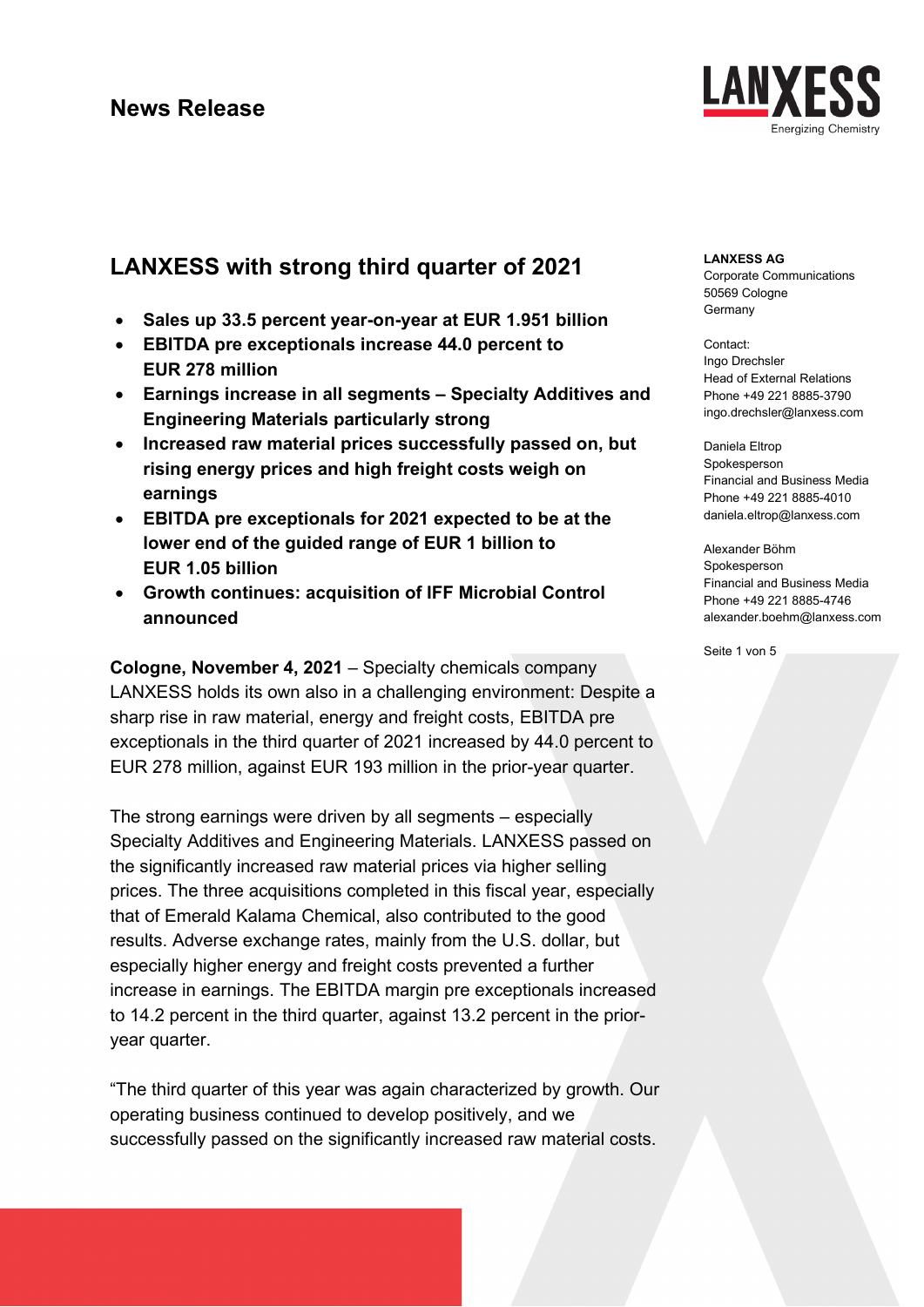$\overline{\phantom{a}}$ 



With the announced acquisition of IFF Microbial Control, we will also be significantly expanding our Consumer Protection segment again in the future. This will make us more stable and more profitable," said Matthias Zachert, Chairman of the Board of Management of LANXESS AG. "However, the unprecedented increase in energy, raw material and freight costs is not leaving us unscathed. We expect the cost pressure to even increase in the fourth quarter." Due to these cost increases, strained supply chains and power rationing in China, which is having a negative effect on production there, LANXESS expects EBITDA pre exceptionals for the full year to be at the lower end of the guided range of EUR 1 billion to EUR 1.05 billion.

With an increase of 33.5 percent year on year, LANXESS generated sales of EUR 1.951 billion in the third quarter of 2021. At EUR 68 million, net income from continuing operations was higher than in the third quarter of 2020, in which LANXESS generated EUR 25 million. This was due to the good development of the operating businesses and the contribution of Emerald Kalama Chemical.

### **Consumer Protection segment continues to grow**

LANXESS continues to grow with the planned acquisition of the Microbial Control business from U.S. group International Flavors & Fragrances Inc. (IFF). The two companies signed an agreement to this effect in August. The transaction is scheduled to be completed in the second quarter of 2022. IFF Microbial Control is one of the leading suppliers of antimicrobial active ingredients and formulations for material protection, preservatives and disinfectants. The company generates annual sales of around USD 450 million (around EUR 380 million\*) and EBITDA of roughly USD 100 million (roughly EUR 85 million\*). Within four years of the completion of the transaction, LANXESS expects an additional annual EBITDA contribution of around USD 35 million (roughly EUR 30 million\*) as a result of synergies.

### **LANXESS AG**

Corporate Communications 50569 Cologne Germany

Contact: Ingo Drechsler Head of External Relations Phone +49 221 8885-3790 ingo.drechsler@lanxess.com

Daniela Eltrop Spokesperson Financial and Business Media Phone +49 221 8885-4010 daniela.eltrop@lanxess.com

Alexander Böhm Spokesperson Financial and Business Media Phone +49 221 8885-4746 alexander.boehm@lanxess.com

Seite 2 von 5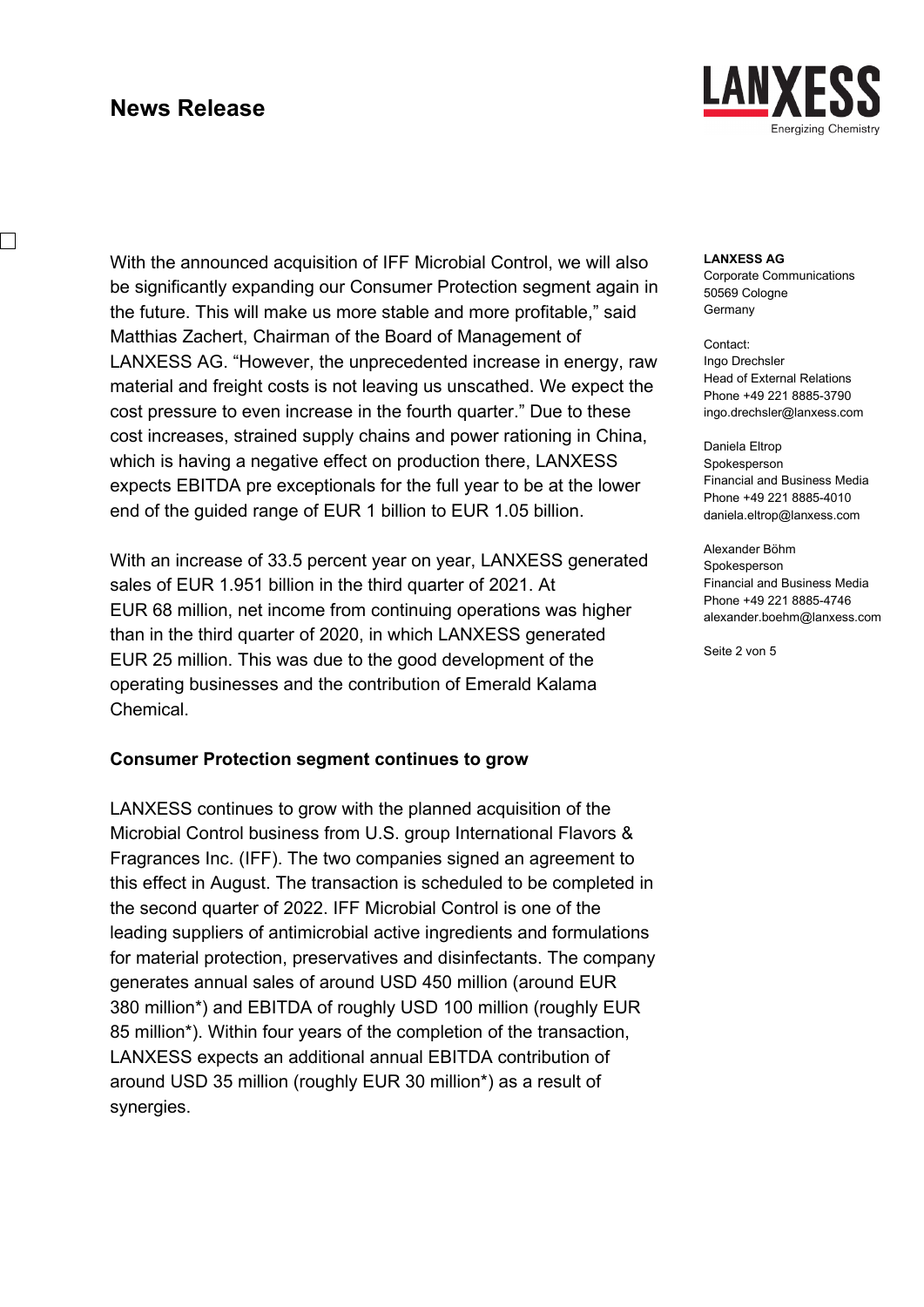$\overline{\phantom{a}}$ 



### **Segments: Increasing demand and prices drive earnings**

Thanks to higher selling prices due to the passing on of increased raw material costs and continued good demand, the **Advanced Intermediates** segment posted higher sales in the third quarter of 2021. They rose by 28.7 percent from EUR 414 million to EUR 533 million. The segment's EBITDA pre exceptionals reached EUR 84 million, 18.3 percent higher than the prior-year figure of EUR 71 million, even though earnings were burdened by energy prices, which increased particularly in this segment, as well as higher freight costs and adverse exchange rate effects. The EBITDA margin pre exceptionals declined to 15.8 percent, against 17.1 percent in the prior-year quarter.

The **Specialty Additives** segment benefited from higher selling prices and improved demand in all business units. Sales in the third quarter of 2021 grew by 29.8 percent from EUR 466 million to EUR 605 million. Although earnings were burdened by increased freight costs and adverse exchange rate effects, EBITDA pre exceptionals was up 72.9 percent on the prior-year level of EUR 59 million. At EUR 102 million, the segment even achieved the best result in its history. The EBITDA margin pre exceptionals reached 16.9 percent, against 12.7 percent a year ago.

The **Consumer Protection** segment's sales and earnings developed positively in the third quarter of 2021. This is particularly attributable to the new Flavors & Fragrances business unit, which was established at the beginning of August with the acquisition of Emerald Kalama Chemical. The acquisitions of Theseo and INTACE and higher selling prices also had a positive effect. Sales grew by 27.0 percent to EUR 353 million, against EUR 278 million in the previous year. The positive earnings contribution from Emerald Kalama Chemical was almost offset by significantly increased energy and freight costs and an unplanned production shutdown at Saltigo. The segment's EBITDA pre exceptionals of EUR 60 million was thus only 1.7 percent higher than the prior year quarter's figure of

### **LANXESS AG**

Corporate Communications 50569 Cologne Germany

Contact: Ingo Drechsler Head of External Relations Phone +49 221 8885-3790 ingo.drechsler@lanxess.com

Daniela Eltrop Spokesperson Financial and Business Media Phone +49 221 8885-4010 daniela.eltrop@lanxess.com

Alexander Böhm Spokesperson Financial and Business Media Phone +49 221 8885-4746 alexander.boehm@lanxess.com

Seite 3 von 5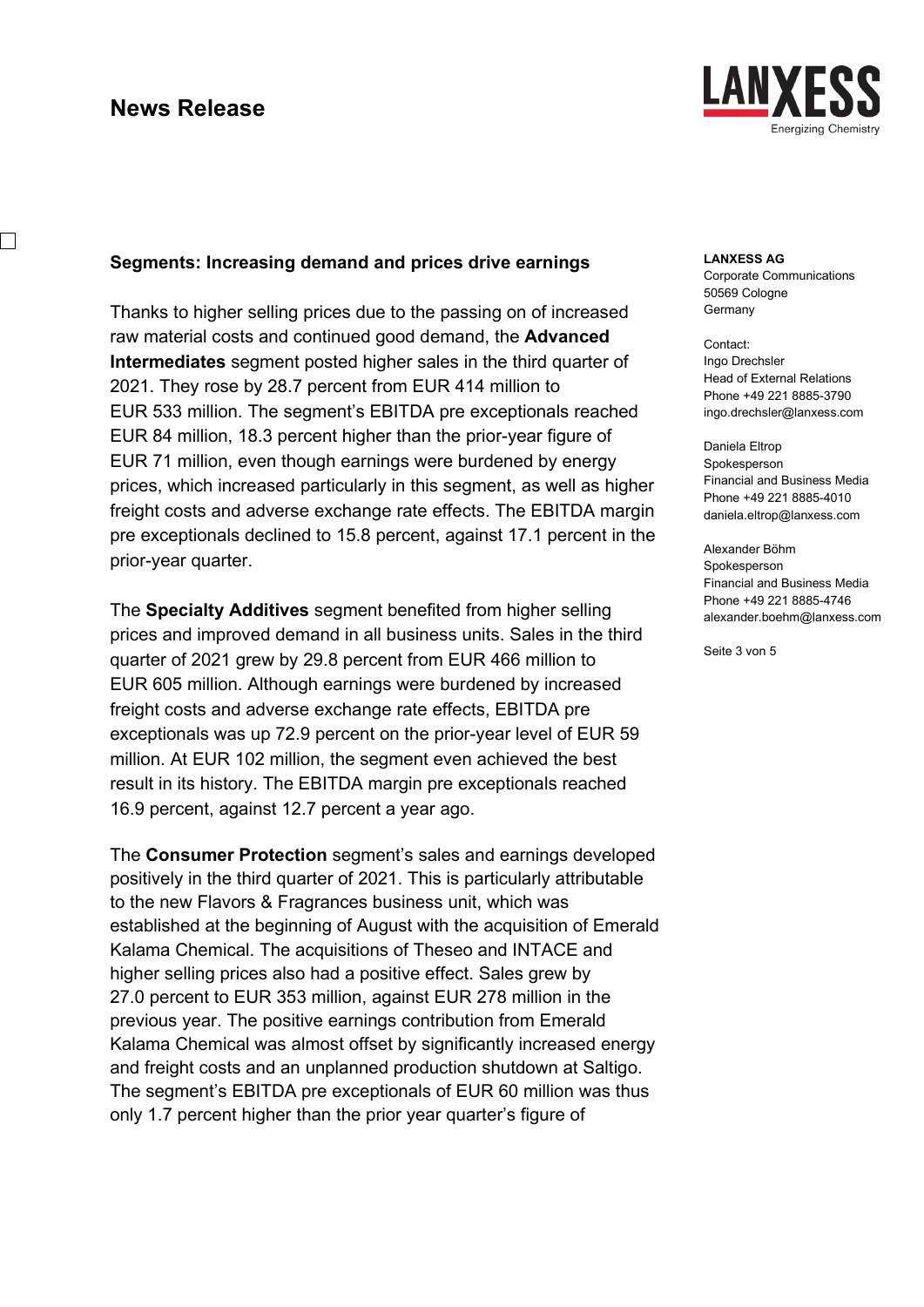$\overline{\phantom{a}}$ 



EUR 59 million. The EBITDA margin pre exceptionals reached 17.0 percent, against 21.2 percent a year ago.

Due to higher selling prices and increased sales volumes, the **Engineering Materials** segment generated significantly higher sales; this was due in particular to the continued very good demand from the automotive industry. Sales increased by 53.0 percent from EUR 285 million in the third quarter of the previous year, which was heavily affected by the pandemic, to EUR 436 million. Although higher energy and freight costs had a negative effect on earnings, EBITDA pre exceptionals in this segment increased by 87.9 percent from EUR 33 million to EUR 62 million. The EBITDA margin pre exceptionals thus amounted to 14.2 percent, against 11.6 percent a year ago.

#### **LANXESS AG**

Corporate Communications 50569 Cologne Germany

#### Contact: Ingo Drechsler Head of External Relations Phone +49 221 8885-3790 ingo.drechsler@lanxess.com

Daniela Eltrop Spokesperson Financial and Business Media Phone +49 221 8885-4010 daniela.eltrop@lanxess.com

Alexander Böhm Spokesperson Financial and Business Media Phone +49 221 8885-4746 alexander.boehm@lanxess.com

Seite 4 von 5

\*Based on exchange rate EUR/USD = 1.18.

| <b>EUR million</b>                | Q3 2020 | Q3 2021 | Change<br>$\%$ | 9M 2020 | 9M 2021 | Change<br>$\%$ |
|-----------------------------------|---------|---------|----------------|---------|---------|----------------|
|                                   |         |         |                |         |         |                |
| Sales                             | 1,461   | 1,951   | 33.5           | 4,601   | 5,475   | 19.0           |
| <b>EBITDA</b> pre<br>exceptionals | 193     | 278     | 44.0           | 662     | 797     | 20.4           |
| EBITDA margin pre<br>exceptionals | 13.2%   | 14.2%   |                | 14.4%   | 14.6%   |                |
| Net income                        | 26      | 74      | >100           | 888     | 238     | $-73.2$        |
| from continuing<br>operations     | 25      | 68      | >100           | 891     | 208     | $-76.7$        |
| from discontinued<br>operations   | 1       | 6       | >100           | $-3$    | 30      | >100           |
| Net financial<br>liabilities      |         |         |                | 1,012*  | 2,343   | >100           |
| Employees**                       |         |         |                | 14,309* | 14,866  | 3.9            |

\*As of December 31, 2020

\*\*Employed in continuing operations as of the reporting date

LANXESS is a leading specialty chemicals company with sales of EUR 6.1 billion in 2020. The company currently has about 14,900 employees in 33 countries. The core business of LANXESS is the development, manufacturing and marketing of chemical